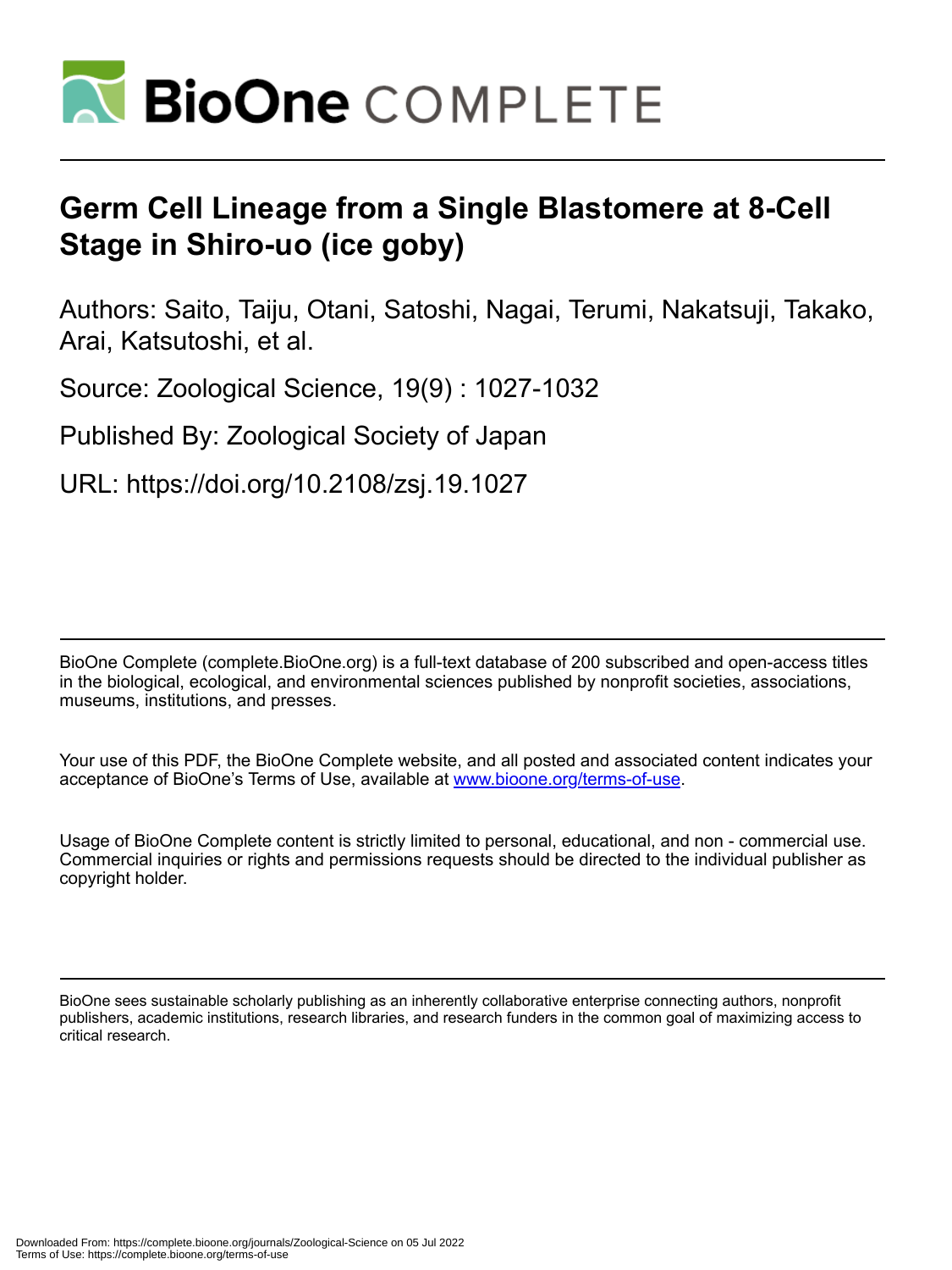# **Germ Cell Lineage from a Single Blastomere at 8-Cell Stage in Shiro-uo (ice goby)**

Taiju Saito<sup>1\*</sup>, Satoshi Otani<sup>1</sup>, Terumi Nagai<sup>1</sup>, Takako Nakatsuji<sup>2</sup>, Katsutoshi Arai<sup>1</sup> and Etsuro Yamaha<sup>3</sup>

1 *Laboratory of Breeding Science, Graduate School of Fisheries Sciences, Hokkaido University, Hakodate 041-8611, Japan* 2 *Department of Marine Biology, Graduate School of Marine Science and Technology, Tokai University, Shimizu 424-8610, Japan* 3 *Nanae Fresh Water Laboratory, Field Science Center for Northern Biosphere, Hokkaido University, Nanae 041-1105, Japan*

**ABSTRUCT**—Shiro-uo (ice goby; teleost fish), *Leucopsarion petersii,* shows a unique cleavage pattern characterized by two tires of blastomeres at 8-cell stage, like that of echinoderm and amphibian embryo. Such a pattern is suitable to isolation and cell lineage experiments. In this study, cell lineage of germ-line was traced by histological observation and cell labelling experiment at the 8-cell stage. Primordial germ cells (PGCs) were first detected histologically at the 10-somite stage, and migrated to gonadal anlage at 10 days post-fertilization, through usual way described in other teleost species. When a single blastomere was labelled with tracer dye at 8-cell stage, both upper and lower tires generated labelled PGCs at gonadal anlage although upper tires occasionally. This result suggests that all blastomeres at the 8-cell stage have potential to produce PGCs in shiro-uo.

**Key words:** primordial germ cells (PGCs), cell lineage, shiro-uo

# **INTRODUCTION**

Cell lineage study reveals developmental system about degrees of regulation and mosaicism in embryogenesis of a given species. In general, the more mosaicism of development increases, the more invariable cell lineage is, because the given cytoplasmic factors distribute a fixed blastomere (Davidson, 1990).

In teleost, cell lineage seems to be variable before early gastrulation (Kimmel *et al*., 1990), suggesting that the development is comparatively more regulative than mosaic in embryogenesis. Actually, extirpation and transplantation treatments of blastoderm before the blastula stage do not affect following development in several species (*Fundulus*, Oppenhemer, 1936; goldfish, Tung *et al*., 1944; Yamaha *et al*., 1997; zebrafish, Lin *et al*., 1992; medaka, Wakamatsu *et al*., 1994; rainbow trout, Takeuchi *et al*., 2001). On the other hand, germ cell lineages in teleost fish are not regulative, because extirpation of lower blastoderm at the blastula stage affects the number of PGCs at gonadal anlage

\* Corresponding author: Tel. +81-138-65-2344; FAX. +81-138-65-2237. E-mail: taiju@fish.hokudai.ac.jp

(Kazama-Wakabayashi *et al*., 1999). Germ cell lineage inherits maternal factors during early cleavage stage in zebrafish, including *vasa* and *nanos* mRNA (Yoon *et al*., 1997; Köprunner *et al*., 2001). The maternal factors aggregated at marginal parts of early cleavage planes, are inherit to single cells located marginal part of blastoderm at the mid-blastula stage, and thereafter establish germ cell lineage in zebrafish (Yoon *et al*., 1997; Knaut *et al*., 2000) and goldfish (Otani *et al*., 2002). In marginal part of blastoderm, cytoplasm of marginal blastomeres join through yolk cell during early cleavage stage and collapse into yolk cell to form yolk syncytial layer after MBT (Kimmel and Law, 1985; Gevers *et al*., 1992; Yamaha *et al*., 1999). Therefore, it is difficult to trace germ cell line by cell labelling with tracer dye.

Shiro-uo (ice goby), *Leucopsarion petersii*, shows a unique cleavage pattern among fish embryos (Nakatsuji *et al*., 1997; Arakawa *et al*., 1999). During the initial steps of embryogenesis, the first two vertical cleavages produce 4 blastomeres on the yolk surface at the 4-cell stage. The third cleavage is horizontal in all blastomeres, and produces two tiers of blastomeres at the 8-cell stage. This cleavage pattern of blastodisc is resemble that of echinoderm and amphibian embryo. Therefore, the blastomeres at the 8-cell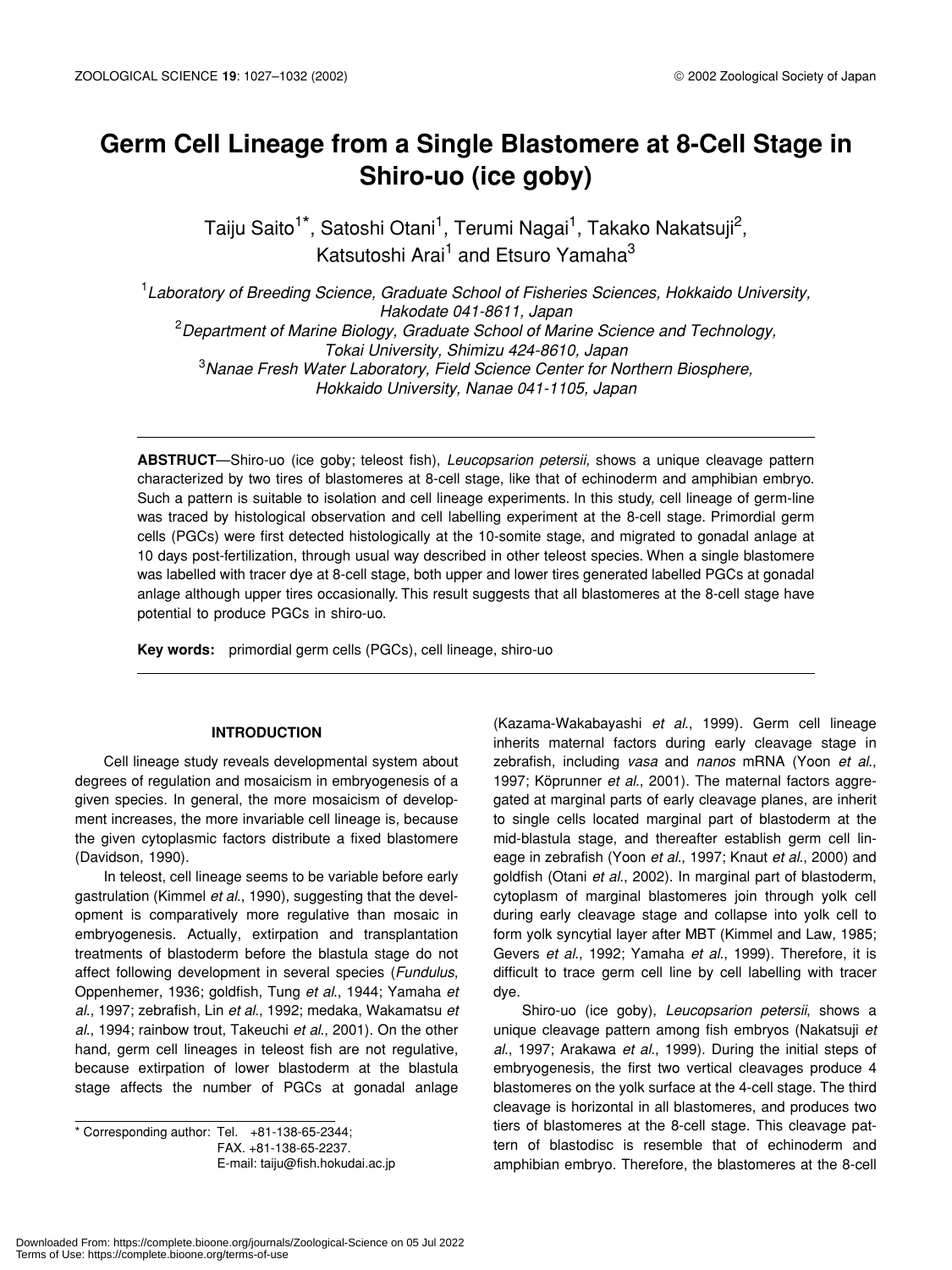stage are suitable for cell lineage study, using tracer dye, because of the complete division of blastomeres without connection at this stage. The mechanical extirpation of upper tiers does not affect following development, suggesting the presence of regulative developmental system in shiro-uo (Saito *et al*., 2001). Germ cell lineage, however, has not been studied in this species.

In the present study, we first describe the positioning of PGCs during embryonic development by histological observation, and next trace blastomere lineage at 8-cell embryo by cell labelling, in order to elucidate establishment of germ cell lineage.

#### **MATERIALS AND METHODS**

#### **Animals and gametes**

Adult ice goby (shiro-uo), *Leucopsarion petersii*, used in this study, were purchased from local dealers. Maturation, fertilization, dechorionation and cultivation procedure were according to the method of Saito *et al*. (2001). Staging of embryo was according to Arakawa *et al*. (1999).

#### **Injection of tracer dye**

In order to reveal cell lineage from upper or lower blastomeres at the 8-cell stage, we used fluorescent dye as a tracer. Injected solution was a 5% Biotin-Dextran-fixable (Sigma) and 5% FITC- Dextran (Sigma) in 0.2M KCl. The embryos in which the tracer dye leaked from labelled blastomere to adjacent ones by checking under fluorescence microscope were discarded. Blastomeres with Biotin-Dextran-fixable was histologically detectable. Injected embryos were incubated in the culture medium at 19°C according to Saito *et al*. (2001), and fixed with Bouin's fixative for 2 hr, and used for histological analysis (described below).

#### **Optical analysis**

Fluorescence photomicrographs of embryos were taken by using an inverted microscope (Zaiss Axiovert 135) with transmission optics and an automatic camera. FITC fluorescence images were observed by Zaiss filter set.

#### **Histology**

For histological observation, embryos were fixed with Bouin's fixative for 2 hr, dehydrated in a butyl alcohol series and embedded in paraffin. Serial sections were cut at a thickness of 8 µm, and stained with hematoxylin-eosin, using standard procedures. PGCs were confirmed based on location and characteristics similar to those observed in other teleosts; round shape, relatively large size, large nuclei, and clear nuclear membrane (Hamaguchi, 1982; Timmermans and Taverne, 1989; Braat *et al.*, 1999; Kazama-Wakabayashi *et al*., 1999; Nagai *et al*., 2001).

For cell fate analysis, sections of biotin-labelled embryos were attached to slide glasses by 0.005% poly-L-lysine (WAKO). Biotinlabelled cells were stained with diaminobenzidine (DAB) using Histofine SAB-PO (M) kit (Nichirei Co. Ltd.).



**Fig. 1.** Distribution of PGCs in transverse sections of shiro-uo embryos. (A-B) 10-somite. (C–D) 20-somite. (E–F) 30-somite. (G–H) 5 dpf. (I– J) 6 dpf (K, L) 8 dpf. (M, N) 10 dpf, (O-R) 13 dpf. B, D, F, H, J, L, N, P, and R, are higher magnification of A, C, E, G, I, K, M, O, and Q., respectively. Arrows and arrowheads indicate PGCs. g, gut; no, notochord; nt, neural tube; sb, swim bladder; y, yolk. Scale bars indicate 50 µm.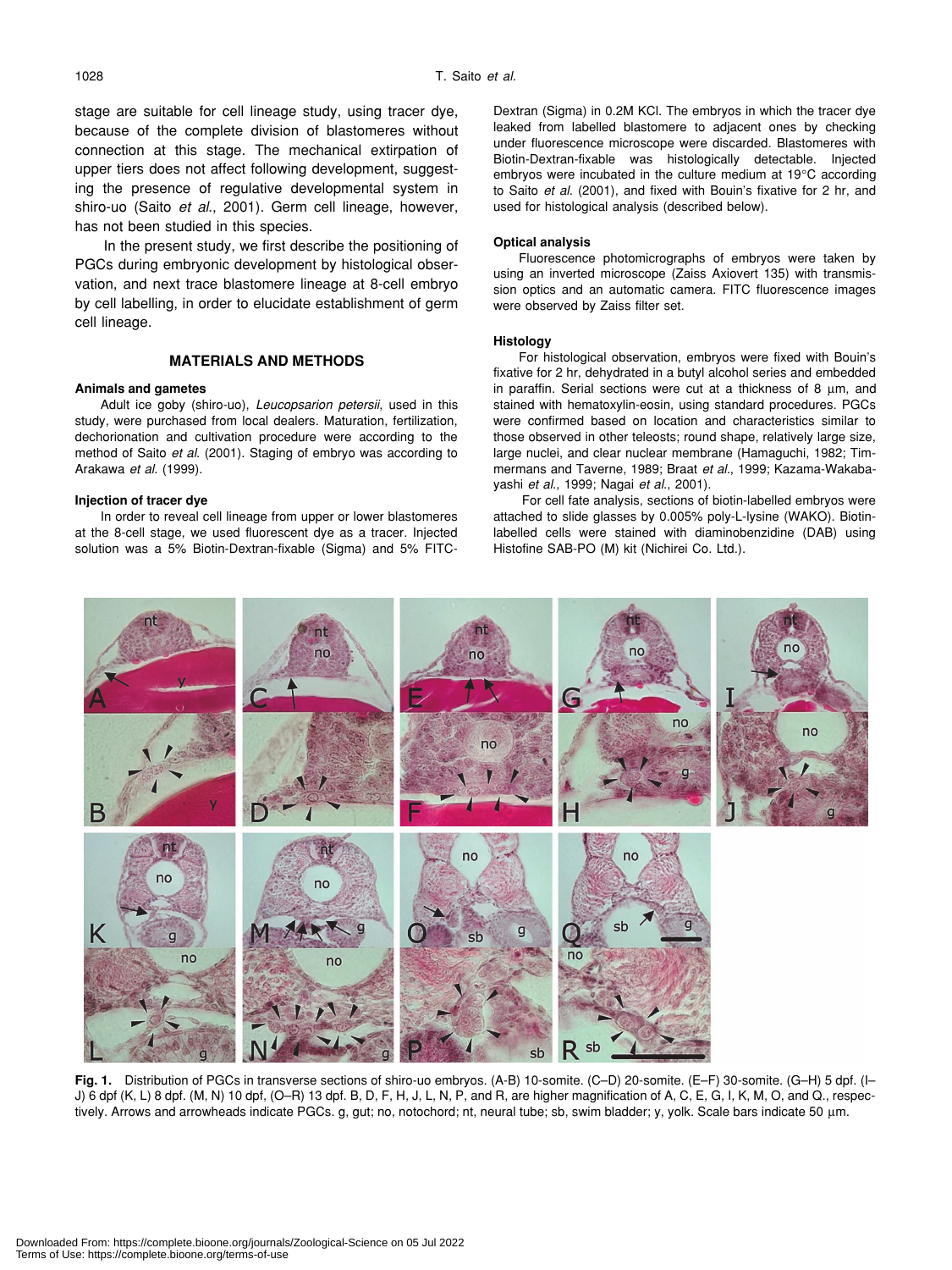# **RESULTS**

# **Migration of the PGCs in shiro-uo embryo**

To identify the localization of the PGCs, we analyzed paraffin sections of shiro-uo embryos from 50%-epiboly (24 hr postfertilization [hpf]) stage until hatch out stage (13 days postfertilization [dpf]) of development. Initially, we observed the morphology of PGCs at 10 dpf, and then traced back the location of PGCs using the characteristics, described above. PGCs were found around the upper part of body cavities, the future gonadal region. Their sizes varied between 10 and 20  $\mu$ m in major diameter, and PGCs were apparently larger than other surrounding cells. The cytoplasm was stained faintly with eosin.

PGCs were first detectable histologically at the 10 somite stage (50 hpf). Before 10-somite stage embryo, we couldn't distinguish PGCs from somatic cells, because of

**Table 1.** Number of PGCs in embryos at the 10-somite stage and 10 dpf

| Stage (hpf)    | No. of PGCs        | Average |  |
|----------------|--------------------|---------|--|
| 10-somite (50) | 18, 18, 19, 21, 24 | 20.0    |  |
| 10 dpf (240)   | 9, 19, 20, 21, 23  | 18.4    |  |



**Fig. 2.** FITC-biotin-labelled descendants from upper or lower blastomere of 8-cell stage. (A) Fluorescent view of an upper-blastomerelabelled embryo at the blastula. (B) Fluorescent view of a lower-blastomere-labelled embryo at the blastula. (C, D) Histological detection of descendants of labelled upper-blastomere at 15 hpf and 16 hpf. Arrow indicates cytoplasmic protrusion. (E, F) Histological detection of descendants of labelled blastomere at 10-dpf. Single upper (E) or lower (F) blastomere of 8-cell stage embryo was labelled. Arrows indicate unlabelled (E) and labelled (F) PGCs. Scale bars indicate 50  $\mu$ m.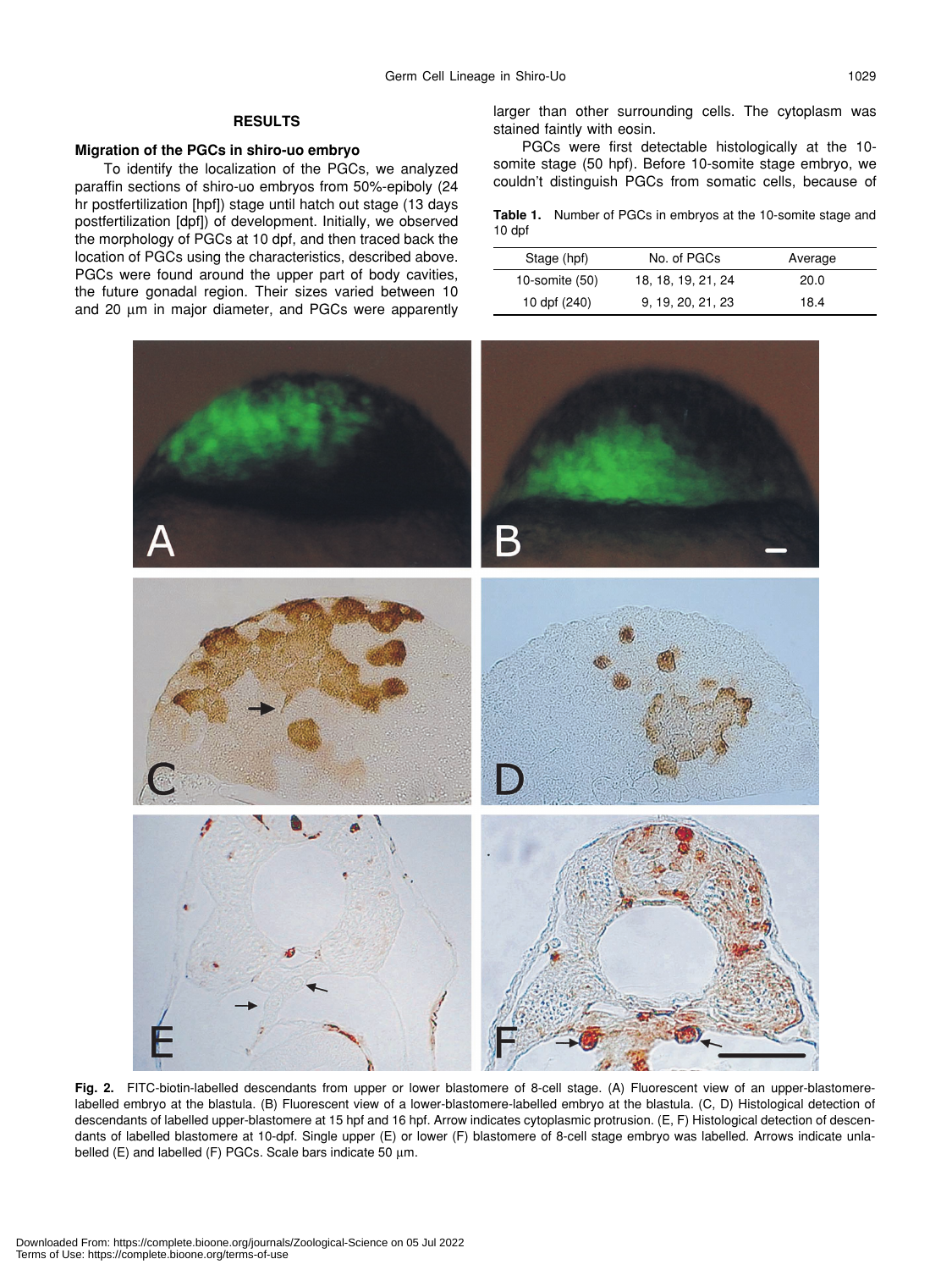yolk granules in blastomeres. Yolk granules disturbed histological detection of PGCs. At the 10-somite stage, PGCs were located at mesendodermal region lateral to embryonic body and close contact to the YSL (Fig. 1A, B). At the 20 somite stage, the location of PGCs were shifted medially, and located in mesendodermal region (Fig. 1C, D). At the 30-somite stage, the locations of PGCs were more medially, and some PGCs were in contact with the gut primordium (Fig. 1E, F). At the 5 dpf, PGCs were positioned at the inside of lateral plate mesoderm (Fig. 1G, H). At the 6 dpf, the locations of PGCs were shifted dorsally along inside of lateral plate mesoderm and some PGCs are located at the upper part of gut (Fig. 1I, J). At the 7-9 dpf, when the body cavity was expanded, PGCs were located on the peritoneum dorsal to the intestine (Fig. 1K, L). At the 10 dpf, PGCs were located at the upper part of the body cavity. PGCs were situated at both sides of the upper part of body cavity (Fig. 1M, N). At the 13 dpf, the pair of PGCs clusters were observed at the dorsal part of body cavity. The clustered PGCs were covered with the somatic cells (Fig. 1O-R).

The numbers of the PGCs were different in each individual even at the same stage, but the average number of the PGCs was almost conserved in embryos from 10-somite to 10-dpf stages (Table 1).

# **Clonal analyses by tracer injection into 8-cell blastomere**

When the tracer dye was injected into single blastomere, resultant embryos continued to develop, and tracer dye was transmitted only to the clonal progeny of a founder blastomere. The clonal descendants of the blastomere were dispersed among other blastomeres in the blastoderm. The dispersion of labelled cells gradually initiated after 15 hpf, the blastula stage (Fig. 2A, B). During early epiboly (20 hpf), labelled cells were located around almost entire blastoderm. Histological detection of biotin-labelled cells revealed active shape after the 15 hpf. They showed protrusions from their main bodies (Fig. 2C). After 16 hpf, labelled cells had distance each other (Fig. 2D). At 10 dpf, labelled cells were histologically observed at almost all organs. Thus, both upper and lower blastomeres at the 8-cell stage differentiated to various kinds of cells belonging to all the three germ layers.

When labelled PGCs were counted at the gonadal anlagen of 10 dpf in labelled embryos, labelled PGCs were identified in all embryos developed from labelling of lower blastomere. The number of labelled PGCs varied from 3 to 8 in 10 embryos. In the case of labelling of upper blastomere, only 2 out of 11 resultant embryos had labelled PGCs with 4 or 5 in number (Fig 2E, F. Table 2).

**Table 2.** Number of biotin-labelled PGCs in 10 dpf embryos after labelling of a single upper or lower blastomere at the 8-cell stage

| Labelled blastomere | No. of labelled PGCs            | Average |
|---------------------|---------------------------------|---------|
| Upper               | 0, 0, 0, 0, 0, 0, 0, 0, 0, 4, 5 | 0.8     |
| Lower               | 3, 4, 4, 4, 6, 6, 7, 7, 7, 8    | 5.6     |

#### **DISCUSSION**

In shiro-uo, PGCs were first detected at the 10-somite stage. Because yolk granules were distributed in all cells of embryonic body until early segmentation period, like in goldfish (Kazama-Wakabayashi *et al*., 1999), it was difficult to distinguish PGCs from surrounding somatic cells. In both zebrafish and goldfish, histological detection of PGCs is later in development than those of identification of *vasa* transcripts, germ line maker (Nagai *et al*., 2001; Otani *et al*., 2002). Therefore, it must be difficult to identify PGCs by histological characters in teleost at early developmental stage.

In final step of PGCs migration to the gonadal anlage, it is shown that PGCs are related to the inner layer of lateral plate mesoderm in other teleost fish (Richards and Thompson, 1921; Hann, 1927; Jhonston, 1951). But in medaka embryo, when PGCs migrate dorsalward, they are related to the outer layer of lateral plate mesoderm (Gamo, 1961; Hamaguchi, 1982). In the shiro-uo, the present study reveals that PGCs migrated through former route. Finally, the PGCs were covered with somatic cells at 13 dpf, suggesting gonadal formation thereafter.

In shiro-uo, the clonal cells of labelled blastomere, showing pseudopodia, scattered among unlabelled cells at blastula stage, finally differentiated almost all tissues from the three germ layers. The mixing pattern, described here, clearly shows that developmental fate of shiro-uo blastoderm is undetermined at the blastula stage. Namely, blastomeres have pluripotency at this stage. Moreover, our previous report shows that shiro-uo embryos without yolk cell at the 8-cell stage develop abnormally, although without upper tire of blastomeres develop normally (Saito *et al*., 2001). These results suggest that differentiation of blastoderm is integrated by inductions from yolk cell after blastula stage like shown in zebrafish and goldfish (Mizuno *et al*., 1996; Mizuno *et al*., 1997; Mizuno *et al*., 1999; Yamaha *et al*., 1998).

Origins of PGCs were investigated by cell linage experiments and indicated that PGCs were mainly originated from lower blastomeres at the 8-cell stage. In zebrafish embryo, molecular marker *vasa* gene has identified PGCs origins (Yoon *et al*., 1997; Knaut *et al*., 2000). Maternal *vasa* transcripts are localized around the blastodisc at the one-cell stage (Braat *et al*., 1999; Howley and Ho., 2000). At the twoto four-cell stage, *vasa* transcripts are localized along the first and second cleavage plane, and eventually these clumps localize into four cells at the 32-cell stage (Yoon *et al*., 1997). The present results are generally consistent with the zebrafish pattern. But PGCs sporadically rose from upper blastomeres at the 8-cell stage in shiro-uo. Recently, *vasa* gene was isolated in shiro-uo. The expression pattern of *vasa* by whole mount *in situ* hybridization reveals that germ cell lineage is detected from early cleavage stage (Miyake *et al*., 2001). This suggests existence of germ-line determinants from early cleavage stage in shiro-uo. In shirouo, *vasa* transcripts are observed at the one- and twocleavage furrows. Moreover, at the 16-cell stage, new four dots of *vasa* transcripts are frequently observed just under the upper blastomeres, although not confirmed at the 8-cell stage. In the goldfish, *vasa* gene transcripts are always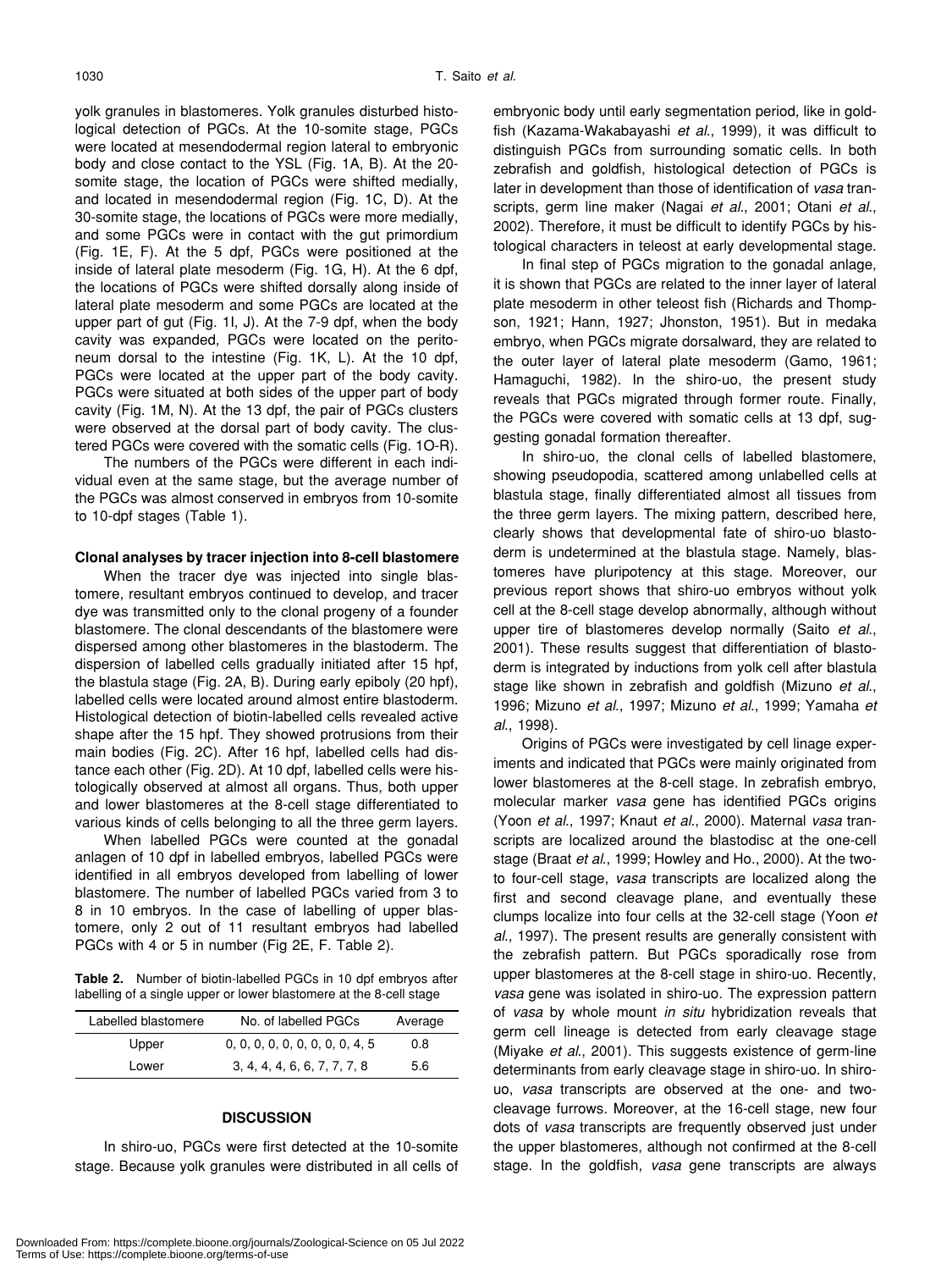identified at the third-cleavage furrows, in addition to oneand two- cleavage furrows (Otani *et al*., 2002). In zebrafish, occasional signals are observed at third-cleavage plane, but are weaker than those at the first and second furrows (Yoon *et al*., 1997). The frequency of labelled PGCs originated from upper blastomere in 10 dpf embryos is low (2/11 embryos). This possibly suggests that the descendants of lower blastomeres receive the germinal factors include *vasa* transcripts with high frequency more than upper blastomeres one.

We previously showed pluripotency of blastomere by extirpation experiment in shiro-uo embryo at 8-cell stage (Saito *et al*., 2001). Moreover, in this study, we revealed that all the blastomeres had a potential to produce the PGCs. This indicates that shiro-uo could be useful model to study PGCs because their blastomeres are suitable for isolation and transplantation experiments at early cleavage stage.

# **ACKNOWLEDGEMENTS**

We thank Mr. Shizuo Kimura, Ms. Chikako Nishida, the members of Nanae Fresh Water Laboratory (Field Science Center for Northern Biosphere, Hokkaido University), and the members of Cell Biology Laboratory of Tokai University Center for Advanced Technology (Department of Marine Biology, Graduate School of Marine Science and Technology, Tokai University) for their supports. This study was supported by Grants-in-Aid from the Ministry of Education, Science and Culture of Japan (No. 12460081), Showa Shell Sekiyu Foundation for Promotion of Environmental Research to E Yamaha and the Research Fellowships of the Japan Society for the Promotion of Science for Young Scientists, to T Saito.

### **REFERENCES**

- Arakawa T, Kanno Y, Akiyama N, Kitano T, Nakatsuji N, Nakatsuji T (1999) Stages of embryonic development of the ice goby (shirouo), *Leucopsarion petersii*. Zool Sci 16: 761–773
- Braat AK, Zandbergen T, van de Water S, Goos HJ, Zivkovic D (1999) Characterization of zebrafish primordial germ cells: morphology and early distribution of vasa RNA. Dev Dyn 216: 153–167
- Davidson EH (1990) How embryos work: a comparative view of diverse modes of cell fate specification. Development 108: 365–389
- Gamo (1961) On the origin of germ cells and formation of gonad primordia in the medaka, *Oryzias latipes*. Jpn J Zool 13: 101–115
- Gervers P, Duros J, Van Den Boogaat JGM, Timmermans LPM (1992) A study on cell lineage, especially the germ cell line, in embryos of the teleost fish, *Barbus conchonius*. Roux's Arch Dev Biol 201: 275–283
- Hamaguchi S (1982) A light- and electron-microscopic study on the migration of primordial germ cells in the teleost, *Oryzias latipes*. Cell Tissue Res 227: 139–151
- Hann HW (1927) The history of the germ cells of *Cottus bairdii* Girard. J Morphol Physiol 43: 427–497
- Johnston (1951) The embryonic histology of the germ cells of the largemouth black bass, *Micropterus salmoides salmoides* (Lacépède). J Morphol 88: 471–542
- Howley C, Ho RK (2000) mRNA localization patterns in zebrafish oocytes. Mech Dev 92: 305–309
- Kazama-Wakabayashi M, Yamaha E, Yamazaki F (1999) The elimination and duplication of lower part of blastoderm effects on the number of primordial germ cells in goldfish. Fisheries Sci 65:

577–582

- Kimmel CB, Law RD (1985) Cell lineage of zebrafish blastomeres. I. Cleavage pattern and cytoplasmic bridges between cells. Dev Biol 108: 78–85
- Kimmel CB, Warga RM, Schilling TF (1990) Origin and organization of the zebrafish fate map. Development 108: 581–594
- Knaut H, Pelegri F, Bohmann K, Schwarz H, Nusslein-Volhard C (2000) Zebrafish vasa RNA but not its protein is a component of the germ plasm and segregates asymmetrically before germline specification. J Cell Biol 149: 875–888
- Köprunner M, Thisse C, Thisse B, Raz E (2001) A zebrafish nanosrelated gene is essential for the development of primordial germ cells. Genes Dev 15: 2877–2885
- Lin S, Long W, Chen J, Hopkins N (1992) Production of germ-line chimeras in zebrafish by cell transplants from genetically pigmented to albino embryos. Proc Natl Acad Sci USA 89: 4519–4523
- Miyake A, Saito T, Kamimoto M, Saito T, Suzuki T, Nakatsuji N, Nakatsuji T (2001) The *vasa* mRNA expression and localization during embryogenesis of the shiro-uo (*Leucopsarion petersii*). 14<sup>th</sup> International Congress of Developmental Biology supplement 43: S121
- Mizuno T, Yamaha E, Wakahara M, Kuroiwa A, Takeda H (1996) Mesoderm induction in zebrafish. Nature 383: 131–132
- Mizuno T, Yamaha E, Yamazaki F (1997) Localized axis determinant in the early cleavage embryo of the goldfish, *Carassius auratus*. Dev Genes Evol 206: 389–396
- Mizuno T, Yamaha E, Kuroiwa A, Takeda H (1999) Removal of vegetal yolk causes dorsal deficencies and impairs dorsal-inducing ability of the yolk cell in zebrafish. Mech Dev 81: 51–63
- Nagai T, Yamaha E, Arai K (2001) Histological differentiation of primordial germ cells in zebrafish. Zool Sci 18; 215–223
- Nakatsuji T, Kitano T, Akiyama N, Nakatsuji N (1997) Ice goby (shiro-uo), *Leucopsarion petersii*, may be useful material for studying teleostean embryogenesis. Zool Sci 14: 443–448
- Oppenheimer JM (1936) The development of isolated blastoderms of *Fundulus heteroclitus*. J Exp Zool 72: 247–269
- Otani S, Maegawa S, Inoue K, Arai K, Yamaha E (2002) The germ cell lineage Identified by *vas*-mRNA during the embryogenesis in goldfish. Zool Sci 19: 519–526
- Richards A, Thompson JT (1921) The migration of the primary sexcells of *Fundulus heteroclitus*. Biol Bull 40: 325–349
- Saito T, Kamimoto M, Miyake A, Yamaha E, Suzuki T, Nakatsuji N, Nakatsuji T (2001) Mesoderm formation by isolated and cultivated 8-cell stage blastomeres of the teleost, *Leucopsarion ptersii* (shiro-uo). Int J Dev Biol 45: 661–668
- Takeuchi Y, Yoshizaki G, Takeuchi T (2001) Production of germ-line chimeras in rainbow trout by blastomere transplantation. Mol Reprod Dev 59: 380–389
- Timmermans LPM, Taverne N (1989) Segregation of primordial germ cells: their numbers and fate during early development of Barbus conchonius (Cyprinidae, Teleostei) as indicated by <sup>3</sup>Hthymidine incorporation. Morphology 202: 225–237
- Tung T-C, Tung Y-FY (1944) The development of egg fragments, isolated blastomeres and fused eggs in the goldfish. Proc Zool Soc 114: 46–64
- Wakamatsu Y, Ozato K, Sasado T (1994) Establishment of a pluripotent cell line derived from a medaka (*Oryzias latipes*) blastula embryo. Mol Mar Biol Biotechnol 3: 185–191
- Yamaha E, Mizuno T, Hasebe Y, Takeda H, Yamazaki F (1998) Dorsal specification in blastoderm at the blastula stage in the goldfish, *Carassius auratus*. Dev Growth Differ 40: 267–275
- Yamaha E, Mizuno T, Hasebe Y, Yamazaki F (1997) Chimeric fish produced by exchanging upper parts of blastoderms in goldfish blastulae. Fisheries Sci 63: 514–519
- Yamaha E, Mizuno, T, Matsusita K, Matsusita Y (1999) Developmental staging in goldfish during the pre-gastrula stage. Nippon Suisan Gakkaishi 65: 709–717